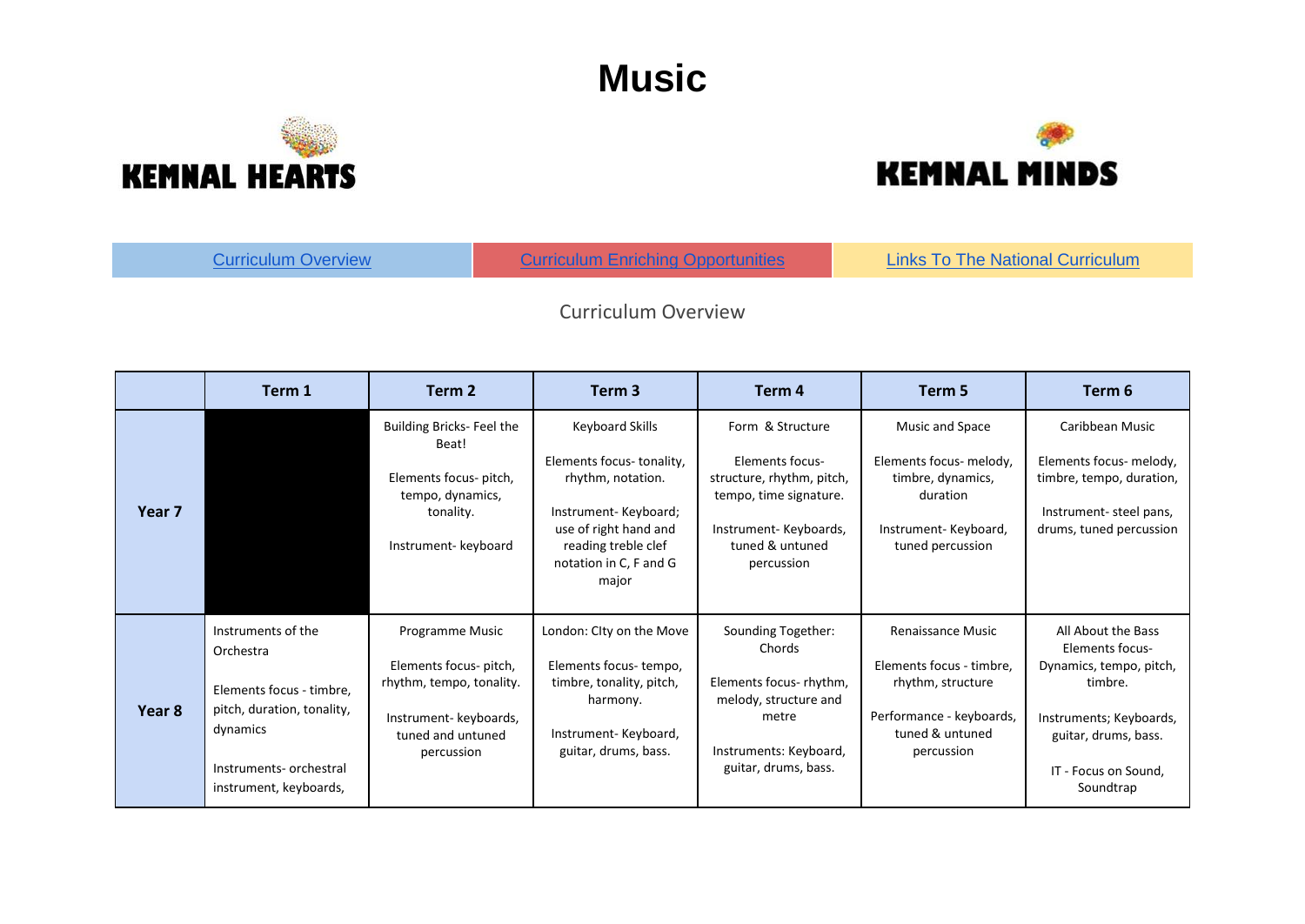



| class percussion<br>Music of the World<br>Soundtracks & Film Music<br>Computer & Video Game<br>Dance Music<br>New Directions- Music of<br>Music<br>the 20th Century-<br>Elements focus- melody,<br>Elements focus - tempo,<br>harmony, texture, timbre,<br>Elements focus-rhythm,<br>Elements focus-tonality,<br>Elements focus-rhythm,<br>timbre, texture,<br>and dynamics.<br>structure, polyrhythm,<br>tempo, metre, structure,                                                                                                                                                                        |  |                      |                           |                                                                                                                                                                             |
|-----------------------------------------------------------------------------------------------------------------------------------------------------------------------------------------------------------------------------------------------------------------------------------------------------------------------------------------------------------------------------------------------------------------------------------------------------------------------------------------------------------------------------------------------------------------------------------------------------------|--|----------------------|---------------------------|-----------------------------------------------------------------------------------------------------------------------------------------------------------------------------|
|                                                                                                                                                                                                                                                                                                                                                                                                                                                                                                                                                                                                           |  |                      |                           |                                                                                                                                                                             |
|                                                                                                                                                                                                                                                                                                                                                                                                                                                                                                                                                                                                           |  |                      |                           |                                                                                                                                                                             |
| and metre.<br>dynamics, duration.<br>scales<br>duration<br>texture, metre, tonality<br>Instruments: Keyboard,<br>Year 9<br>guitar, drums, bass.<br>Instruments: drums,<br>Instruments: keyboards,<br>Instruments - Keyboards,<br>Instruments: keyboards,<br>keyboards<br>world percussion, tuned<br>IT focus - Soundtrap and<br>& untuned percussion<br>united and untuned<br>tuned and untuned<br>IT focus - Soundtrap and<br>Focus on Sound<br>percussion<br>percussion<br>Focus on Sound<br>Focus on Sound<br>IT focus - Soundtrap and<br>IT focus - Soundtrap and<br>Focus on Sound<br>Focus on Sound |  | dynamics, structure, | structure, improvisation, | Rock Through the Ages<br>Elements focus- pitch,<br>rhythm, melody,<br>structure & form, tempo<br>Instruments: Keyboard,<br>guitar, drums, bass.<br>IT focus - Soundtrap and |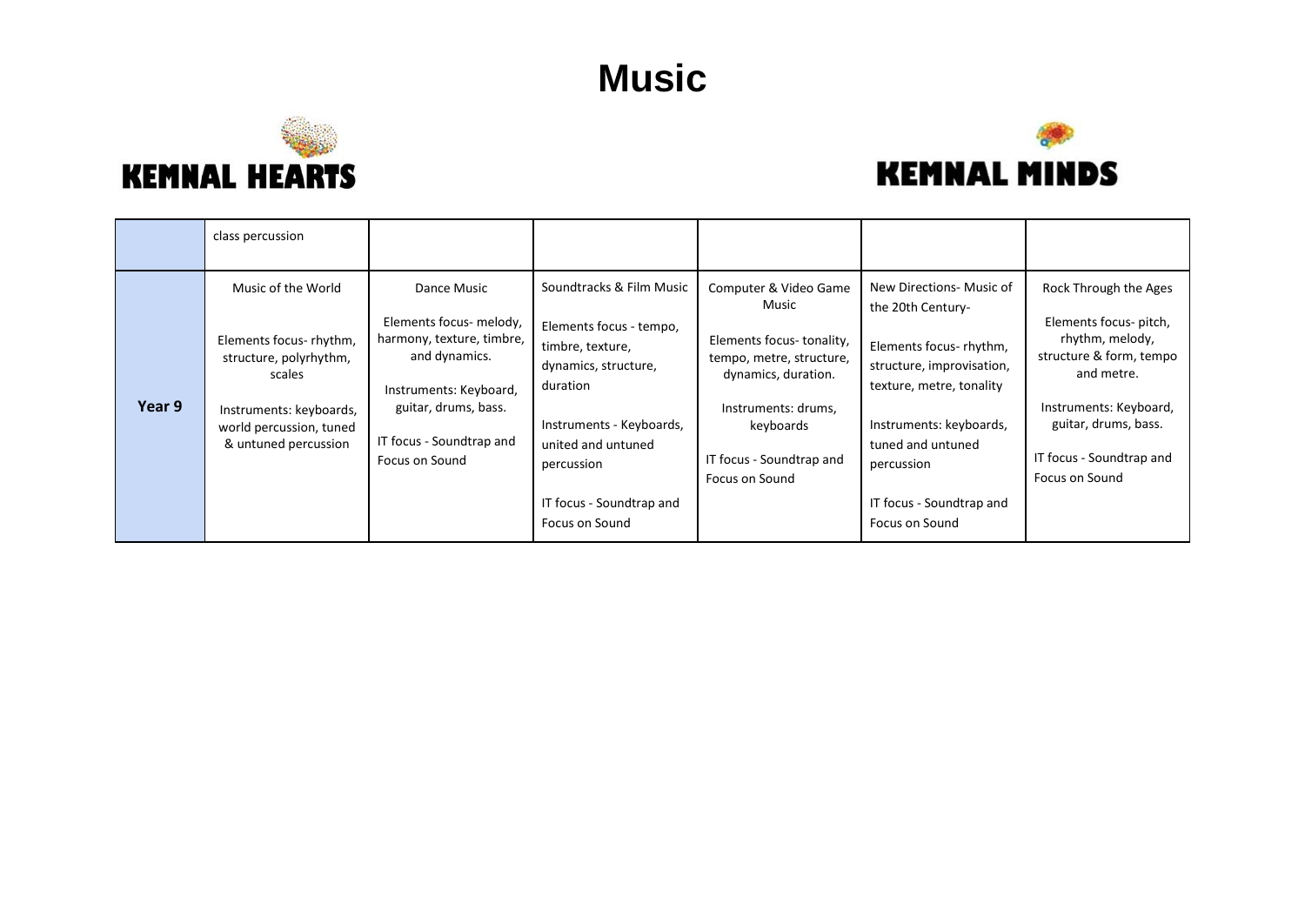



### Curriculum Enriching Opportunities

<span id="page-2-0"></span>

| <b>Curriculum Enriching Opportunities</b> |                                                                                                                                                                                                                                                                             |                                                                                                                                                                      |                                                                                                                                                                   |                                                          |                                                 |
|-------------------------------------------|-----------------------------------------------------------------------------------------------------------------------------------------------------------------------------------------------------------------------------------------------------------------------------|----------------------------------------------------------------------------------------------------------------------------------------------------------------------|-------------------------------------------------------------------------------------------------------------------------------------------------------------------|----------------------------------------------------------|-------------------------------------------------|
|                                           | Year 7                                                                                                                                                                                                                                                                      | Year 8                                                                                                                                                               | Year 9                                                                                                                                                            | Year 10                                                  | Year 11                                         |
| <b>Suggested Reading</b>                  | The Oxford First<br>Companion to: The Story<br>of Music; Instruments of<br>the Orchestra; Music<br>Round the World<br>The Observer's Book of<br>Music- Freda Dinn<br>Ada's Violin The story of<br>the recycled Orchestra of<br>paraguay - Susan Hood<br><b>BBC Bitesize</b> | The Story of the Sound of<br>Music - Maria von trapp;<br>poetry and anything by<br>Shakespeare<br>The Observer's Book of<br>Music- Freda Dinn<br><b>BBC Bitesize</b> | Me - Elton John<br>The Story of Pop - John<br><b>Byrne</b><br>Film Music- Paul Farmer<br>Expressionism and<br>Impressionism-BBC<br><b>Bitesize</b><br>The Beatles | <b>GCSE OCR Music</b><br>Complete Revision &<br>Practice | This is your brain on<br>music - Daniel Liviten |
| <b>Suggested Viewing</b>                  | 2001 a Space Odyssey;<br>The Proms                                                                                                                                                                                                                                          | Fantasia; Shakespeare in<br>Love                                                                                                                                     | Classic films<br>Documentary on Steve<br>Reich                                                                                                                    |                                                          |                                                 |
| <b>Cultural Capital</b><br>Experiences    | South Bank Centre                                                                                                                                                                                                                                                           | South Bank Centre; O2;<br><b>British Museum</b>                                                                                                                      | O2, South Bank Centre<br>In school extracurricular<br>activities                                                                                                  |                                                          |                                                 |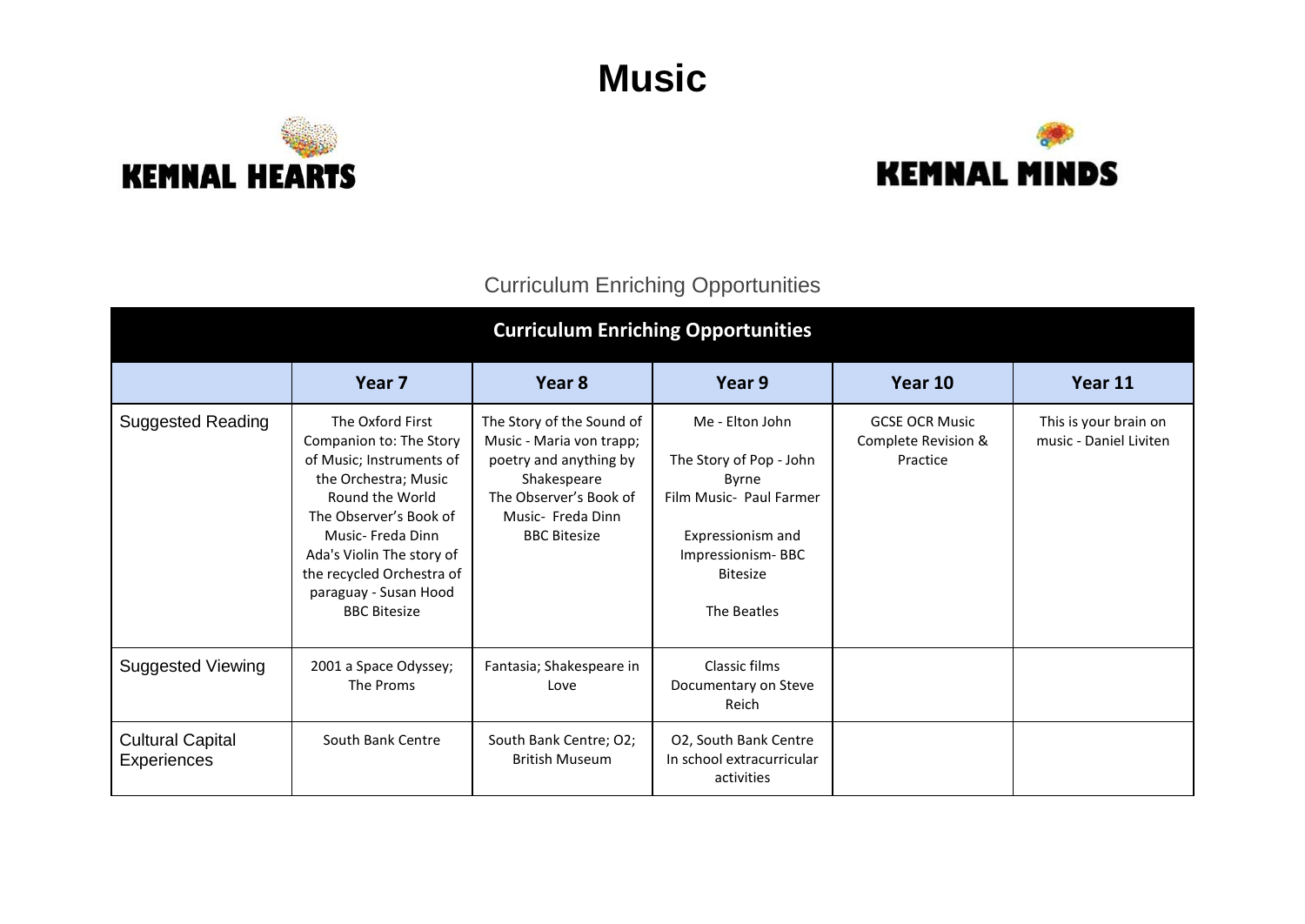



| - In school extracurricular<br>- In school extracurricular<br>ıctivities<br>activities<br>.<br>. |
|--------------------------------------------------------------------------------------------------|
|--------------------------------------------------------------------------------------------------|

#### Links To The National Curriculum

<span id="page-3-0"></span>Pupils should be taught to:

| <b>The National Curriculum</b>                                                                                                                                                             | <b>KTC reference to the National</b><br><b>Curriculum</b>                                                                                                                                       |
|--------------------------------------------------------------------------------------------------------------------------------------------------------------------------------------------|-------------------------------------------------------------------------------------------------------------------------------------------------------------------------------------------------|
| play and perform confidently in a range of solo and ensemble contexts using their voice, playing instruments<br>musically, fluently and with accuracy and expression                       | All SOW                                                                                                                                                                                         |
| improvise and compose; and extend and develop musical ideas by drawing on a range of musical structures,<br>styles, genres and traditions                                                  | All yr7 SOW, all yr8 SOW, all yr9<br>SOW                                                                                                                                                        |
| use staff and other relevant notations appropriately and accurately in a range of musical styles, genres and<br>traditions                                                                 | All yr7 SOW, all yr8 SOW, all yr9<br>SOW                                                                                                                                                        |
| identify and use the interrelated dimensions of music expressively and with increasing sophistication,<br>including use of tonalities, different types of scales and other musical devices | Music & Space, Programme Music,<br>Renaissance Music, All about the<br>Bass, Music of the World,<br>Soundtracks & Film Music,<br><b>Computer Game and Video Music,</b><br><b>New Directions</b> |
| listen with increasing discrimination to a wide range of music from great composers and musicians                                                                                          | Building Bricks, Music & Space,<br>Instruments of the Orchestra, Film                                                                                                                           |